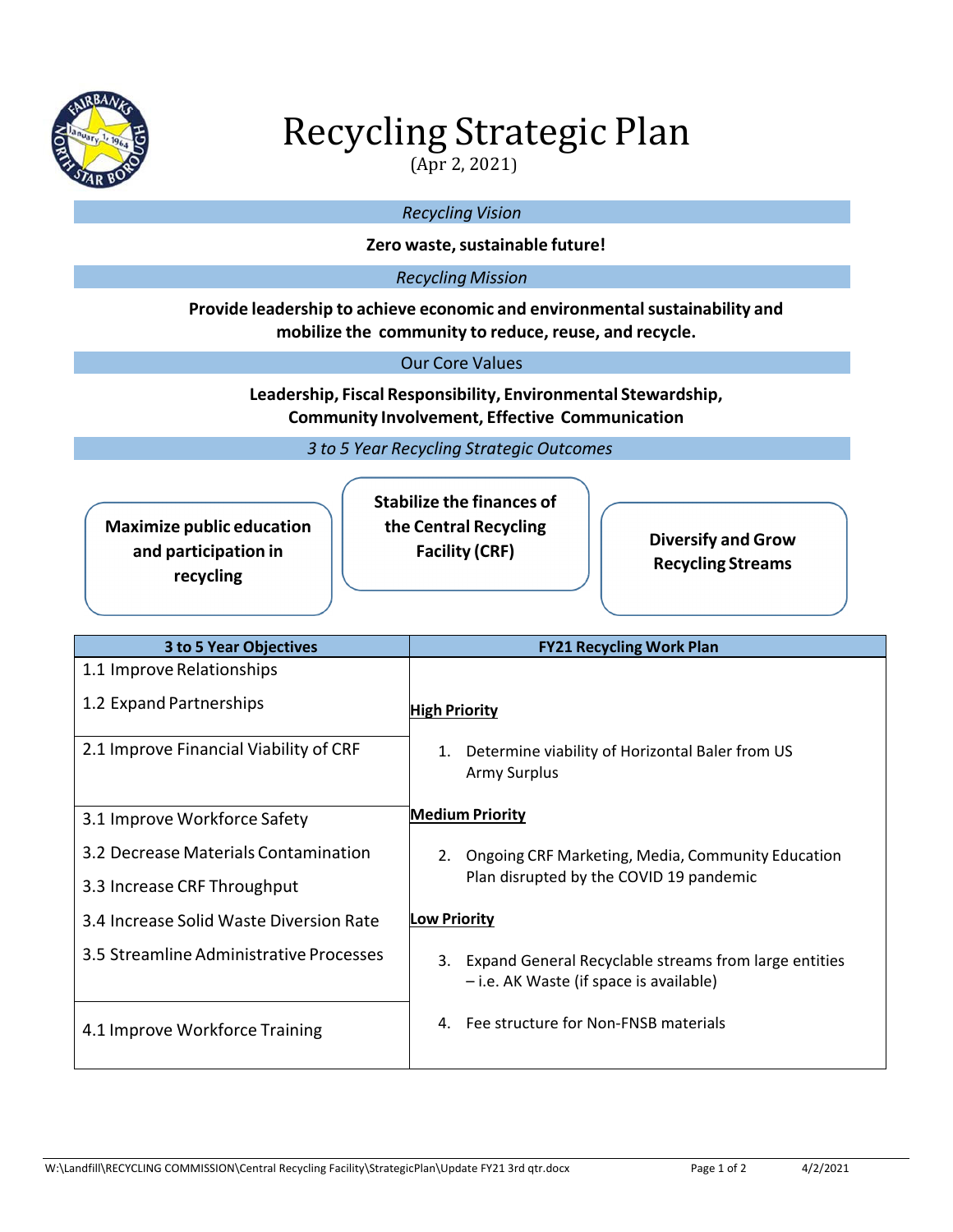| <b>Recycling Score Card</b>                      |                                                                                    |                                                 |                          |             |                |              |  |                                  |                                    |                                |                                |
|--------------------------------------------------|------------------------------------------------------------------------------------|-------------------------------------------------|--------------------------|-------------|----------------|--------------|--|----------------------------------|------------------------------------|--------------------------------|--------------------------------|
| <b>Objective</b>                                 | <b>Measure</b>                                                                     | <b>Units</b>                                    | Goal                     | <b>FY18</b> | <b>FY19</b>    | <b>FY20*</b> |  | <b>FY21</b><br>10tr**<br>Jul-Sep | <b>FY21</b><br>$20tr**$<br>Oct-Dec | <b>FY21</b><br>3Qtr<br>Jan-Mar | <b>FY21</b><br>4Qtr<br>Apr-Jun |
| <b>Increase Customer</b><br>Count                | Avg. # of Residential<br>Vehicles per day                                          | #                                               | 200                      | 115.7       | 127.2          | 126.3        |  | 94.5                             | 87.0                               | 107.9                          |                                |
|                                                  | Avg. # of Business/<br>Commercial utilizing CRF per<br>day                         | $\#$                                            | 10                       | 5.5         | 6.4            | 5.9          |  | 1.7                              | 1.4                                | 2.1                            |                                |
| <b>Increase Materials</b><br>Throughput          | <b>Regular Recyclables</b><br>Processed                                            | Tons/<br>Qtr                                    | >1.25%                   | 544.5       | 620.5          | 519.3        |  | 127.6                            | 128.1                              | 128.6                          |                                |
|                                                  | <b>Electronics Processed</b>                                                       | Tons/<br>Qtr                                    | >1.25%                   | 93.3        | 102            | 97.8         |  | 28.0                             | 17.6                               | 18.1                           |                                |
| <b>Increase Diversion</b><br>Rate from Land Fill | % not sent to LF per Quarter                                                       | Recycled<br>Tons $/$<br><b>Total SW</b><br>Tons | >3%                      | .90%        | .70%           | .63%         |  | .41%                             | .64%                               | .80%                           |                                |
| <b>Improve Financial</b><br>Viability of CRF     | <b>WestRocks Net Revenue</b><br>minus Trans & Processing of<br>Regular Recyclables | \$                                              | \$10,000                 | \$12,397    | \$20,048       | \$20,681     |  | \$2,523                          | \$1,590                            | \$463                          |                                |
|                                                  | <b>Green Star Payments for</b><br><b>Electronics Recycling</b>                     | \$                                              | $\overline{\phantom{a}}$ | \$55,358    | \$66,394       | \$63,655     |  | \$18,221                         | \$11,451                           | \$11,777                       |                                |
| <b>Decrease Material</b><br>Contamination        | # of Rejected Commercial<br>Loads                                                  | #                                               | $\leq 1$                 | 0           | $\mathbf 0$    | $\mathbf 0$  |  | $\mathbf 0$                      | $\mathbf 0$                        | $\mathbf 0$                    |                                |
|                                                  | # of End Market Material<br>Rejection                                              | #                                               | $\mathbf 0$              | 0           | 0              | $\mathbf 0$  |  | $\mathbf 0$                      | $\mathbf 0$                        | $\mathbf 0$                    |                                |
| Improve Personnel<br>Safety                      | OSHA Recordable Injuries                                                           | #                                               | $\leq 1$                 | 0           | $\overline{2}$ | $\mathbf{1}$ |  | 0                                | $\mathbf 0$                        | $\mathbf 0$                    |                                |
| Prevent Facility /<br>Equipment<br>Accidents     | Damage Incidents                                                                   | #                                               | $\leq 1$                 | 3           | 4              | 3            |  | $\overline{2}$                   | $\mathbf{1}$                       | $\mathbf 0$                    |                                |

Central Recycling Facility opened Sep 1, 2017

\* FY20 COVID19 closures; 3<sup>rd</sup> & 4<sup>th</sup> Qtr. (9 weeks)

<u>\*\* FY21 COVID19 closures; 1<sup>st</sup> & 2<sup>nd</sup> Qtr. (6 weeks), 3<sup>rd</sup> Qtr. (no closures)</u>

W:\Landfill\RECYCLING COMMISSION\Central Recycling Facility\StrategicPlan\Update FY21 3rd qtr.docx Page 2 of 2 4/2/2021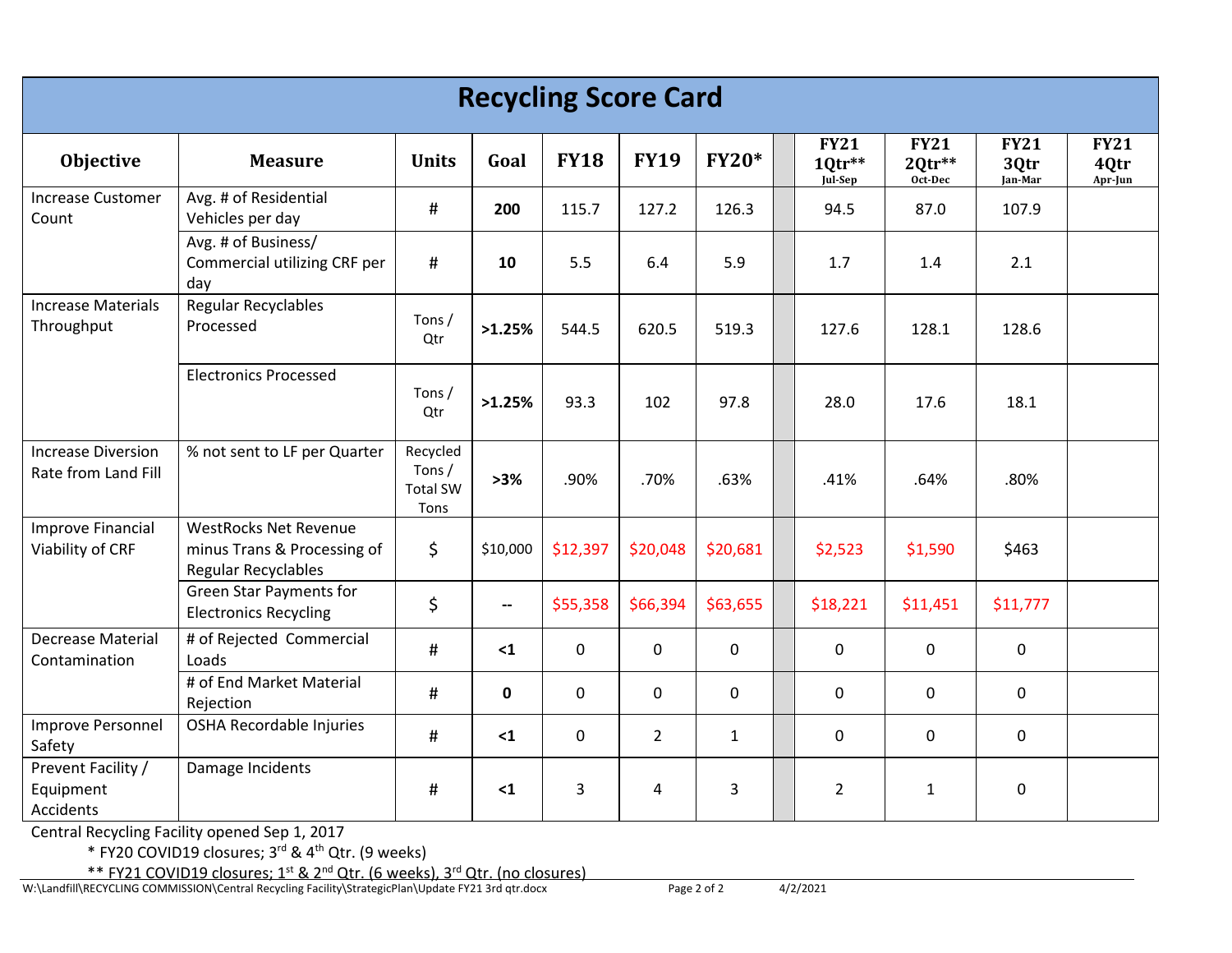# **CENTRAL RECYCLING FACILITY West Rock Shipments**

**FY21 (through 3rd qtr)**

|                |                |                        |              |         | <b>OCC Cardboard</b> |                                       |                               | <b>MP Mixed Paper</b> |                 |              |      |                      |                                      | <b>ONP Newspaper</b> |              |                  |     |      |         |                   |         |
|----------------|----------------|------------------------|--------------|---------|----------------------|---------------------------------------|-------------------------------|-----------------------|-----------------|--------------|------|----------------------|--------------------------------------|----------------------|--------------|------------------|-----|------|---------|-------------------|---------|
| Monthly        | # of           | <b>Market</b>          |              |         | <b>Gross</b>         | Process &                             |                               | # of                  | <b>Market</b>   |              |      | Gross                | Process &                            |                      | # of         | <b>Market</b>    |     |      | Gross   | Process &         | Net     |
| Totals         |                | <b>Bales Price/Ton</b> | Lbs          | Tons    | Revenue              |                                       | <b>Trans Cost</b> Net Revenue |                       | Bales Price/Ton | Lbs          |      | Tons Revenue         | <b>Trans Cost</b>                    | <b>Net Revenue</b>   | <b>Bales</b> | <b>Price/Ton</b> | Lbs | Tons | Revenue | <b>Trans Cost</b> | Revenue |
| July-20        | 23             | \$40.00                | 23,714       | 11.9    | \$474.28             | \$889.28                              | (5415.00)                     | 13                    | \$0.00          | 16,951       | 8.5  | \$0.00               | \$635.66                             | (5635.66)            | $\Omega$     | \$10.00          |     | 0.0  | \$0.00  | \$0.00            | \$0.00  |
| Aug-20         | 40             | \$50.00                | 41,605       |         | 20.8 \$1,040.13      | \$1,560.19                            | (\$520.06)                    | 18                    | \$5.00          | 22,576       | 11.3 | \$56.44              | \$846.60                             | (5790.16)            | 0            | \$20.00          |     | 0.0  | \$0.00  | \$0.00            | \$0.00  |
| Sep-20         | 77             | \$60.00                | 79,723       |         | 39.9 \$2,391.69      | \$2,989.61                            | (5597.92)                     | 36                    | \$10.00         | 44,955       |      | 22.5 \$224.78        | \$1,685.81                           | (\$1,461.04)         | 0            | \$30.00          |     | 0.0  | \$0.00  | \$0.00            | \$0.00  |
| Oct-20         | 45             | \$60.00                | 44,247       |         |                      | 22.1 \$1,327.41 \$1,659.26            | ( \$331.85)                   | 19                    | \$15.00         |              |      | 24,815 12.4 \$186.11 | \$930.56                             | (5744.45)            | 0            | \$30.00          |     | 0.0  | \$0.00  | \$0.00            | \$0.00  |
| Nov-20         | 33             | \$65.00                |              |         |                      | 34,529 17.3 \$1,122.19 \$1,294.84     | (5172.65)                     | 24                    | \$20.00         | 31,571       |      | 15.8 \$315.71        | \$1,183.91                           | ( \$868.20)          | 0            | \$30.00          | 0   | 0.0  | \$0.00  | \$0.00            | \$0.00  |
| <b>Dec-20</b>  | 56             | \$75.00                |              |         |                      | 54,359 27.2 \$2,038.46 \$2,038.46     | \$0.00                        | 39                    | \$25.00         | 49,426       |      | 24.7 \$617.83        | \$1,853.48                           | ( \$1, 235.65)       | 0            | \$35.00          |     | 0.0  | \$0.00  | \$0.00            | \$0.00  |
| Jan-21         | 42             | \$80.00                |              |         |                      | 41,105 20.6 \$1,644.20 \$1,541.44     | \$102.76                      | 29                    | \$25.00         | 34,004       |      |                      | 17.0 \$425.05 \$1,275.15             | ( \$850.10)          | $\Omega$     | \$35.00          |     | 0.0  | \$0.00  | \$0.00            | \$0.00  |
| Feb-21         | 47             | \$70.00                | 44,707       |         |                      | 22.4 \$1,564.75 \$1,676.51            | (\$111.77)                    | 41                    | \$20.00         | 50,900       |      | 25.5 \$509.00        | \$1,908.75                           | (\$1,399.75)         | 0            | \$30.00          |     | 0.0  | \$0.00  | \$0.00            | \$0.00  |
| Mar-21         | 46             | \$70.00                | 44,818       |         | 22.4 \$2,193.91      | \$1,680.68                            | \$513.23                      | 16                    | \$20.00         | 19,940       |      | 10.0 \$199.40        | \$747.75                             | (5548.35)            | $\Omega$     | \$35.00          |     | 0.0  | \$0.00  | \$0.00            | \$0.00  |
| Apr-21         |                | \$0.00                 | 0            | $0.0\,$ | \$0.00               | \$0.00                                | \$0.00                        | $\Omega$              | \$0.00          | 0            | 0.0  | \$0.00               | \$0.00                               | \$0.00               | $\Omega$     | \$0.00           |     | 0.0  | \$0.00  | \$0.00            | \$0.00  |
| May-21         | $\overline{0}$ | \$0.00                 | $\mathbf{0}$ | 0.0     | \$0.00               | \$0.00                                | \$0.00                        | 0                     | \$0.00          | $\mathbf{0}$ | 0.0  | \$0.00               | \$0.00                               | \$0.00               | 0            | \$0.00           | 0   | 0.0  | \$0.00  | \$0.00            | \$0.00  |
| Jun-21         | $\mathbf{0}$   | \$0.00                 | 0            | 0.0     | \$0.00               | \$0.00                                | \$0.00                        | 0                     | \$0.00          | 0            | 0.0  | \$0.00               | \$0.00                               | \$0.00               |              | \$0.00           |     | 0.0  | \$0.00  | \$0.00            | \$0.00  |
|                |                |                        |              |         |                      |                                       |                               |                       |                 |              |      |                      |                                      |                      |              |                  |     |      |         |                   |         |
| YTD Totals 409 |                |                        |              |         |                      | 408,807 204.4 \$13,797.01 \$15,330.26 | (51, 533.25)                  | 235                   |                 |              |      |                      | 295,138 147.6 \$2,534.31 \$11,067.68 | ( \$8,533.36)        | $\mathbf 0$  |                  | 0   | 0.0  | \$0.00  | \$0.00            | \$0.00  |
|                |                |                        |              |         |                      |                                       |                               |                       |                 |              |      |                      |                                      |                      |              |                  |     |      |         |                   |         |
| FY 21 Totals:  |                |                        |              |         |                      |                                       | Bale weight                   |                       |                 |              |      |                      |                                      |                      |              |                  |     |      |         |                   |         |

| <b>FY 21 Totals:</b> |              |         |       |               | Bale weig |
|----------------------|--------------|---------|-------|---------------|-----------|
|                      | <b>Bales</b> | Lbs     | Tons  | Net Revenue   | Avg Lbs   |
| <b>OCC</b>           | 409          | 408,807 | 204.4 | (51,533.25)   | 1,000     |
| <b>MP</b>            | 235          | 295,138 | 147.6 | ( \$8,533.36) | 1,256     |
| <b>ONP</b>           |              |         | 0.0   | \$0.00        |           |
| #1 PET               | 64           | 25,438  | 12.7  | (5483.32)     | 397       |
| #2 HDPE              | 20           | 12,521  | 6.3   | (563.38)      | 626       |
| <b>UBC</b>           | 91           | 26,575  | 13.3  | \$6,964.06    | 292       |
| Total:               | 819          | 768,479 | 384.2 | ( \$3,649.26) | 938       |

**Contract with WestRock charges \$75.00 per ton for the first 70 trailers. Trailers after 70 will cost FNSB \$100.00 per ton to process and transport materials**

**Effective July <sup>1</sup> 2020; amended contract <sup>+</sup> \$30 for pure load shipments Multiple COVID‐19 closures 6 weeks total for FY21**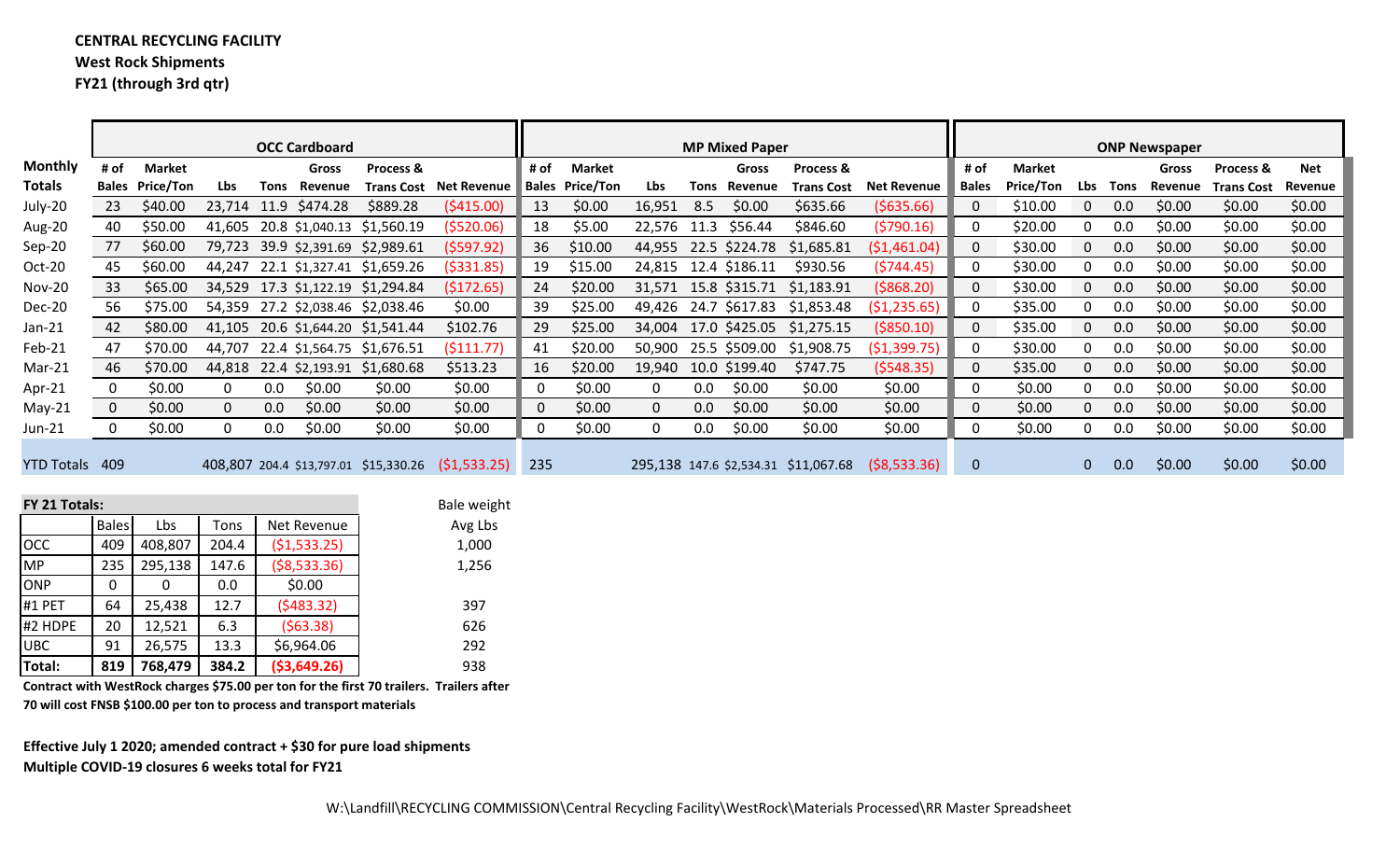## **CENTRAL RECYCLING FACILITY West Rock Shipments**

**FY21 (through 3rd qtr)**

|               |             |                        |       |      | <b>PET #1 Plastics</b> |                                 |                     | <b>HDPE #2 Plastics</b> |                        |        |      |         |                              |          | <b>UBC Aluminum</b> |                                |            |                   |                       |                                |                                                         |                       |
|---------------|-------------|------------------------|-------|------|------------------------|---------------------------------|---------------------|-------------------------|------------------------|--------|------|---------|------------------------------|----------|---------------------|--------------------------------|------------|-------------------|-----------------------|--------------------------------|---------------------------------------------------------|-----------------------|
| Monthly       | # of        | <b>Market</b>          |       |      | Gross                  | <b>Process &amp;</b>            | Net                 | # of                    | Market                 |        |      | Gross   | Process &                    | Net      | # of                | <b>Market</b>                  |            |                   | Gross                 | Process &                      | Net                                                     | Monthly               |
| Totals        |             | <b>Bales</b> Price/Ton | Lbs.  |      |                        | Tons Revenue Trans Cost Revenue |                     |                         | <b>Bales Price/Ton</b> | Lbs    | Tons | Revenue | <b>Trans Cost Revenue</b>    |          | <b>Bales</b>        | Price/Ton                      | Lbs        | Tons              | Revenue               |                                | <b>Trans Cost Revenue Net</b>                           |                       |
| July-20       |             | \$70.00                | 2,665 | 1.3  | \$46.64                | \$99.94                         | (553.30)            | $\Omega$                | \$55.00                | 0      | 0.0  | \$0.00  | \$0.00                       | \$0.00   | 4                   | \$760.00                       | 975        | 0.5               | \$240.83              | \$36.56                        |                                                         | $$204.26$ (\$899.70)  |
| Aug-20        | 6           | \$70.00                | 2,333 | 1.2  | \$40.83                | \$87.49                         | (546.66)            |                         | \$70.00                | 2,656  | 1.3  | \$46.48 | \$99.60                      | (553.12) | 11                  | \$760.00                       | 2,987      | 1.5               | \$737.79              | \$112.01                       | \$625.78                                                | (\$784.23)            |
| $Sep-20$      | 14          | \$70.00                | 5,760 | 2.9  | \$100.80               | \$216.00                        | (5115.20)           | 4                       | \$80.00                | 2,551  | 1.3  | \$51.02 | \$95.66                      | (544.64) | 21                  | \$850.00                       | 5,779      |                   | 2.9 \$1,596.45        | \$216.71                       | $$1,379.74$ (\$839.07)                                  |                       |
| Oct-20        |             | \$70.00                | 1,937 | 0.97 | \$33.90                | \$72.64                         | ( \$38.74)          |                         | \$110.00               | 644    | 0.32 | \$17.71 | \$24.15                      | (56.44)  |                     | \$850.00                       | 1,132 0.57 |                   | \$312.72              | \$42.45                        | \$270.27                                                | $($ \$851.22)         |
| <b>Nov-20</b> | 4           | \$70.00                | 1,513 | 0.76 | \$26.48                | \$56.74                         | ( \$30.26)          |                         | \$120.00               | 747    | 0.37 | \$22.41 | \$28.01                      | (55.60)  | 8                   | \$850.00                       | 2,361 1.18 |                   | \$652.23              | \$88.54                        | \$563.69                                                | $($ \$513.02)         |
| Dec-20        | 9           | \$70.00                | 3,661 | 1.83 | \$64.07                | \$137.29                        | (573.22)            |                         | \$160.00               | 1,070  | 0.54 | \$42.80 | \$40.13                      | \$2.68   | 14                  | \$930.00                       |            |                   |                       | 4,082 2.04 \$1,233.78 \$153.08 | \$1,080.71 (\$225.49)                                   |                       |
| $Jan-21$      | 6           | \$75.00                | 2,339 | 1.17 | \$43.86                | \$87.71                         | (543.86)            |                         | \$180.00               | 1,912  | 0.96 | \$86.04 | \$71.70                      | \$14.34  | 6                   | \$1,020.00 1,661 0.83 \$550.62 |            |                   |                       | \$62.29                        |                                                         | $$488.33$ $($288.52)$ |
| Feb-21        |             | \$85.00                | 2,907 | 1.45 | \$61.77                | \$109.01                        | (547.24)            |                         | \$190.00               | 1,819  | 0.91 | \$86.40 | \$68.21                      | \$18.19  | 15                  | \$1,020.00                     |            |                   | 4,312 2.16 \$1,429.43 | \$161.70                       | $$1,267.73$ (\$272.84)                                  |                       |
| Mar-21        | 6           | \$90.00                | 2,323 | 1.16 | \$52.27                | \$87.11                         | ( \$34.85)          |                         | \$190.00               | 1,122  | 0.56 | \$53.30 | \$42.08                      | \$11.22  | 8                   | \$1,130.00                     |            |                   | 3,286 1.64 \$1,206.78 | \$123.23                       | \$1,083.56 \$1,024.81                                   |                       |
| Apr-21        | $\mathbf 0$ | \$0.00                 |       | 0.00 | \$0.00                 | \$0.00                          | \$0.00              |                         | \$0.00                 |        | 0.00 | \$0.00  | \$0.00                       | \$0.00   | 0                   | \$0.00                         |            | 0.00              | \$0.00                | \$0.00                         | \$0.00                                                  | \$0.00                |
| May-21        | $\mathbf 0$ | \$0.00                 |       | 0.00 | \$0.00                 | \$0.00                          | \$0.00              |                         | \$0.00                 | 0.     | 0.00 | \$0.00  | \$0.00                       | \$0.00   | $\Omega$            | \$0.00                         | $\Omega$   | 0.00 <sub>1</sub> | \$0.00                | \$0.00                         | \$0.00                                                  | \$0.00                |
| $Jun-21$      | 0           | \$0.00                 |       | 0.00 | \$0.00                 | \$0.00                          | \$0.00              |                         | \$0.00                 |        | 0.00 | \$0.00  | \$0.00                       | \$0.00   |                     | \$0.00                         |            | 0.00              | \$0.00                | \$0.00                         | \$0.00                                                  | \$0.00                |
| YTD Totals 64 |             |                        |       |      | 25,438 12.7 \$470.61   |                                 | \$953.93 (\$483.32) | 20                      |                        | 12,521 | 6.3  |         | $$406.16$ $$469.54$ $$63.38$ |          | 91                  |                                |            |                   |                       |                                | 26,575 13.3 \$7,960.62 \$996.56 \$6,964.06 (\$3,649.26) |                       |

**Contract with WestRock charges \$75.00 per ton for the first 70 trailers. Trailers after 70 will cost FNSB \$100.00 per ton to process and transport materials**

**Effective July <sup>1</sup> 2020; amended contract <sup>+</sup> \$30 for pure load shipments Multiple COVID‐19 closures 6 weeks total for FY21**